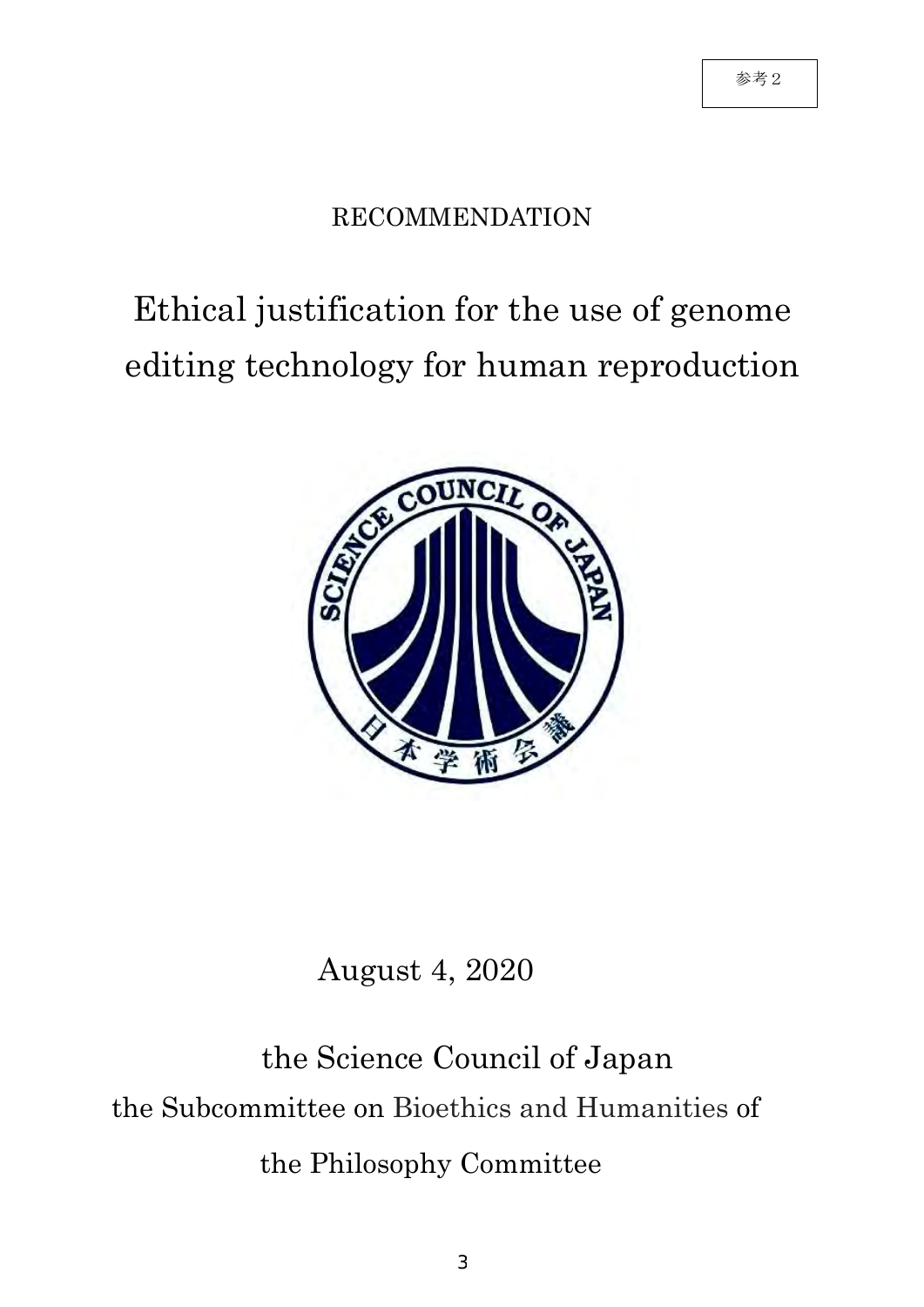This recommendation is the result of the deliberations of the Subcommittee on Bioethics and Humanities \* of the Philosophy Committee of the Science Council of Japan.

## Member List

| Chair      | Satsuki TASAKA                             | Professor, Department of Philosophy,<br>Graduate School of Letters, Rissho<br>University                                                                                     |
|------------|--------------------------------------------|------------------------------------------------------------------------------------------------------------------------------------------------------------------------------|
| Vice-Chair | Chiaki KAGAWA                              | Professor Emeritus, University of                                                                                                                                            |
|            |                                            | Yamanashi                                                                                                                                                                    |
| Secretary  | Hiromi YOKOYAMA                            | Professor, Kavli Institute for the                                                                                                                                           |
|            |                                            | Physics and Mathematics of the                                                                                                                                               |
|            |                                            | Universe, International Institute                                                                                                                                            |
|            |                                            | Advanced<br>Studies,<br>The<br>for                                                                                                                                           |
|            |                                            | University of Tokyo                                                                                                                                                          |
|            |                                            | Tadashi KOBAYASHI(Section I Council Member) Professor Emeritus,                                                                                                              |
|            |                                            | Osaka University, CO Design Center<br>Kazuhisa TODAYAMA (Section I Council Member) Professor, Graduate<br>School of Information Science and<br>Technology, Nagoya University |
|            | Satoko FUJIWARA (Section I Council Member) | Professor, Faculty of                                                                                                                                                        |
|            |                                            | Letters and Graduate School of                                                                                                                                               |
|            |                                            | Humanities and Social Sciences,                                                                                                                                              |
|            |                                            | The University of Tokyo                                                                                                                                                      |
|            | Yasunori ANDO                              | Associate Professor, Faculty of                                                                                                                                              |
|            |                                            | Medicine, Tottori University                                                                                                                                                 |
|            | Tetsuya ISHII                              | Professor, Office of Health and                                                                                                                                              |
|            |                                            | Safety (Life Science Section),                                                                                                                                               |
|            |                                            | Hokkaido University                                                                                                                                                          |
|            | Masaki ICHINOSE                            | Professor of Liberal Arts (Philosophy),<br>Faculty of Global Studies, Musashino<br>University                                                                                |

<sup>\*</sup> The name of the subcommittee is "いのちと心を考える分科会 (Inochi to Kokoro wo kangaeru Bunkakai)" in Japanese was translated as "the Subcommittee on Bioethics and Humanities" in light of the meaning and purpose.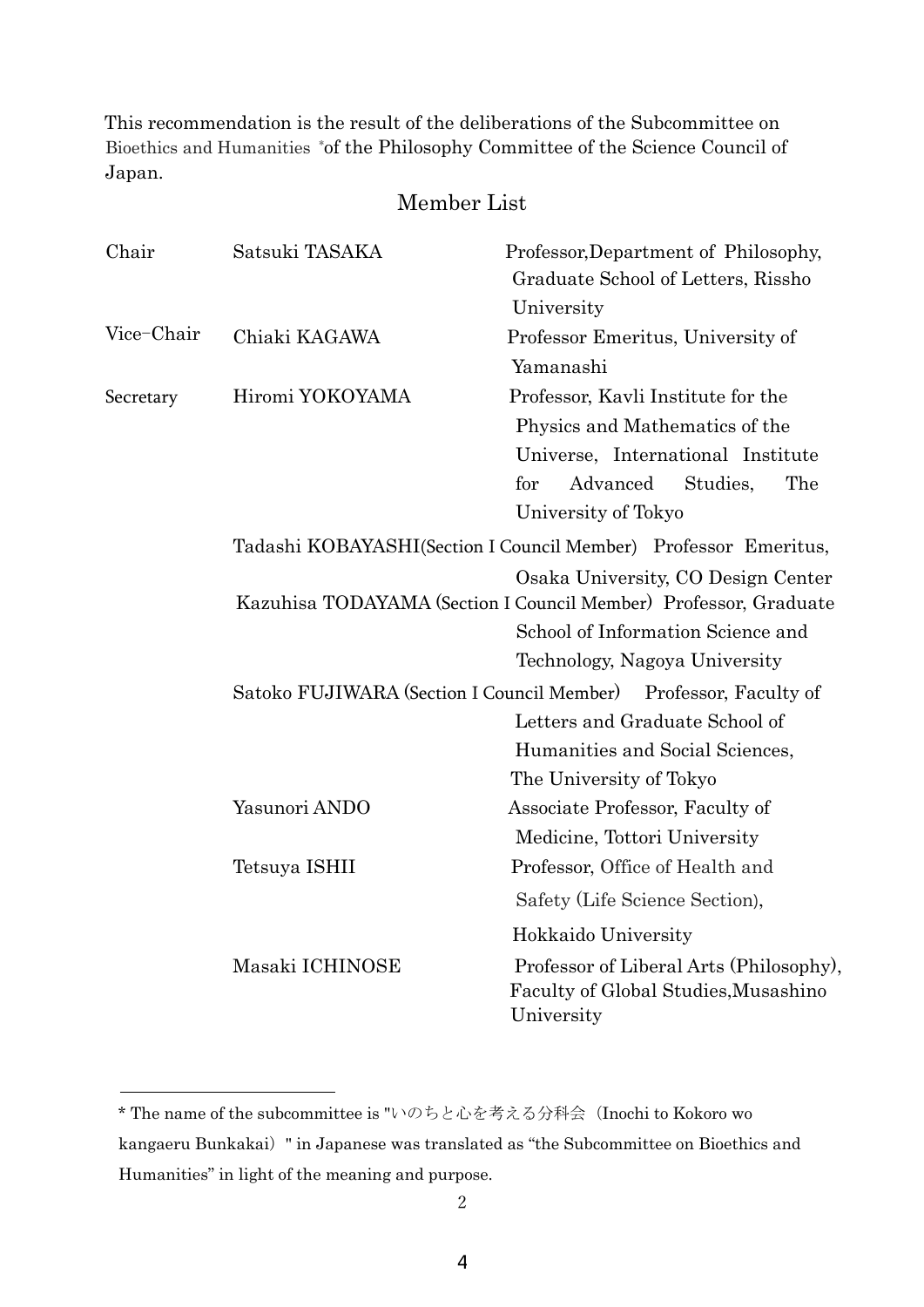| Tetsuya KONO     | Professor, Department of Education,   |
|------------------|---------------------------------------|
|                  | Faculty of Letters, Rikkyo University |
| Susumu SHIMAZONO | Professor, Graduate School of Applied |
|                  | Religious Studies, Sophia University  |
| Shoko SUZUKI     | Professor, Graduate School of         |
|                  | Education, Kyoto University/ PI of    |
|                  | the Center for Advanced Integrated    |
|                  | Intelligence, National<br>Research    |
|                  | Institute Riken                       |
| Kenji DOI        | Professor, School of Theology,        |
|                  | Kwansei Gakuin University             |
| Mitsuyo TOYODA   | Associate Professor, Niigata          |
|                  | University, Sado Island Center for    |
|                  | Ecological Sustainability             |
| Sawako HANYU     | Professor Emeritus, Ochanomizu        |
|                  | University                            |
| Yoko MATSUBARA   | Professor, Director and Vice          |
|                  | President, Ritsumeikan University     |

The following staff members were responsible for the administrative work in the preparation of this proposal.

| Secretariat: Masayuki TAKAHASHI, |
|----------------------------------|
| Kenji SAKAI,                     |
| Keiko MAKINO,                    |

Counsellor (Deliberation No.1) Assistant Counsellor, Counsellor in Charge of Deliberation No.1 Counsellor (Council 1 )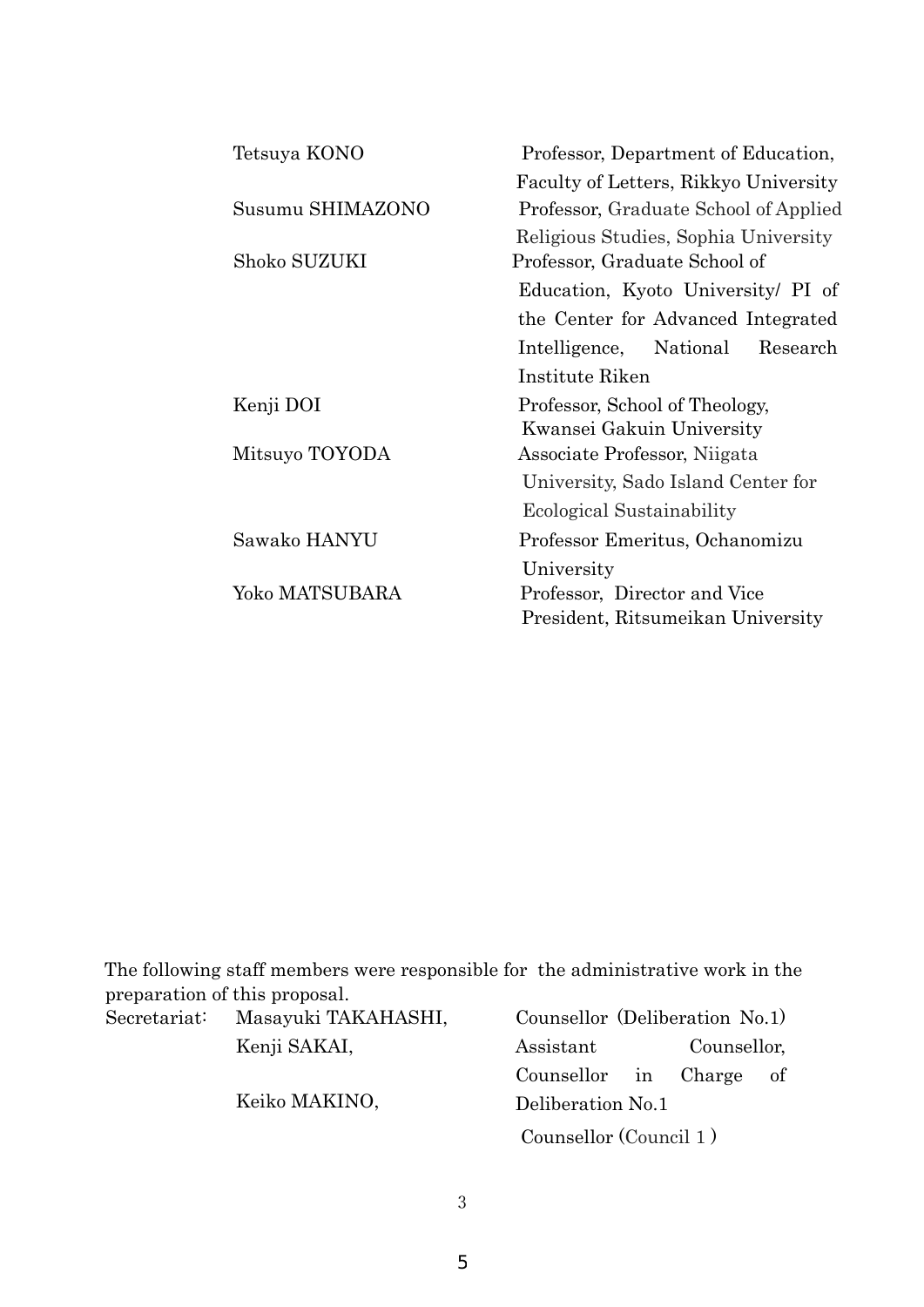The original was written in Japanese and SCJ provides English version of the Executive Summary for non-Japanese readers.

## Executive Summary

#### 1. Background to the Development of this Recommendation

In 2017, the Subcommittee on Genome Editing Technology in Medical Sciences and Clinical Applications of the Science Council of Japan released its recommendation, entitled "Genome Editing Technology in Medical Sciences and Clinical Applications in Japan". The Subcommittee recommended that not only should a temporary prohibition on the clinical application of reproductive medicine be put in place, but also that basic research that aims for clinical application should not be performed at present, and it called for legal regulations governing genome editing technology. No legal regulations were subsequently put in place, but in April 2019, The Expert Panel Special Committee on Bioethics of the Cabinet Office's Council for Science, Technology and Innovation submitted a report calling for legal regulations banning the reimplantation of genome-edited human embryos in the womb, and this was expected to be debated at an ordinary session of the Diet. In June 2019, however, the Japanese government announced its policy to allow basic research aimed at developments such as genetic disease prevention and to approve the creation of new embryos for research purposes. The Expert Panel Special Committee on Bioethics has also held deliberations regarding the creation of newly fertilized eggs. Nonetheless, it is clear from recent global trends that there is a very fine line between basic research and clinical application. Since the use of genome editing in human reproduction may have direct consequences for the future of all humanity, there should be discussions involving the whole nation on the appropriate use of this technology. The Subcommittee on Genome Editing Technology of the Science Council of Japan's Committee for Scientific Community released its recommendations, entitled "Legal Regulations for Clinical Application of Genome Editing Technology to Human Embryos", on March 27, 2020. In this, the Subcommittee on Bioethics and Humanities examines the issues surrounding the use of genome editing technology in human reproduction mainly from an ethical viewpoint, explicitly stating the need for nationwide dialogues and recommending measures to be put in place.

### 2. Current Situation and Issues

The ethical challenges concerning genome editing technology in human reproduction were referred to in the 2017 recommendations, but further examination is needed particularly as it would not be true to say that they were fully discussed. In light of the importance of these issues, further examination of philosophical questions, including topics concerning the relationship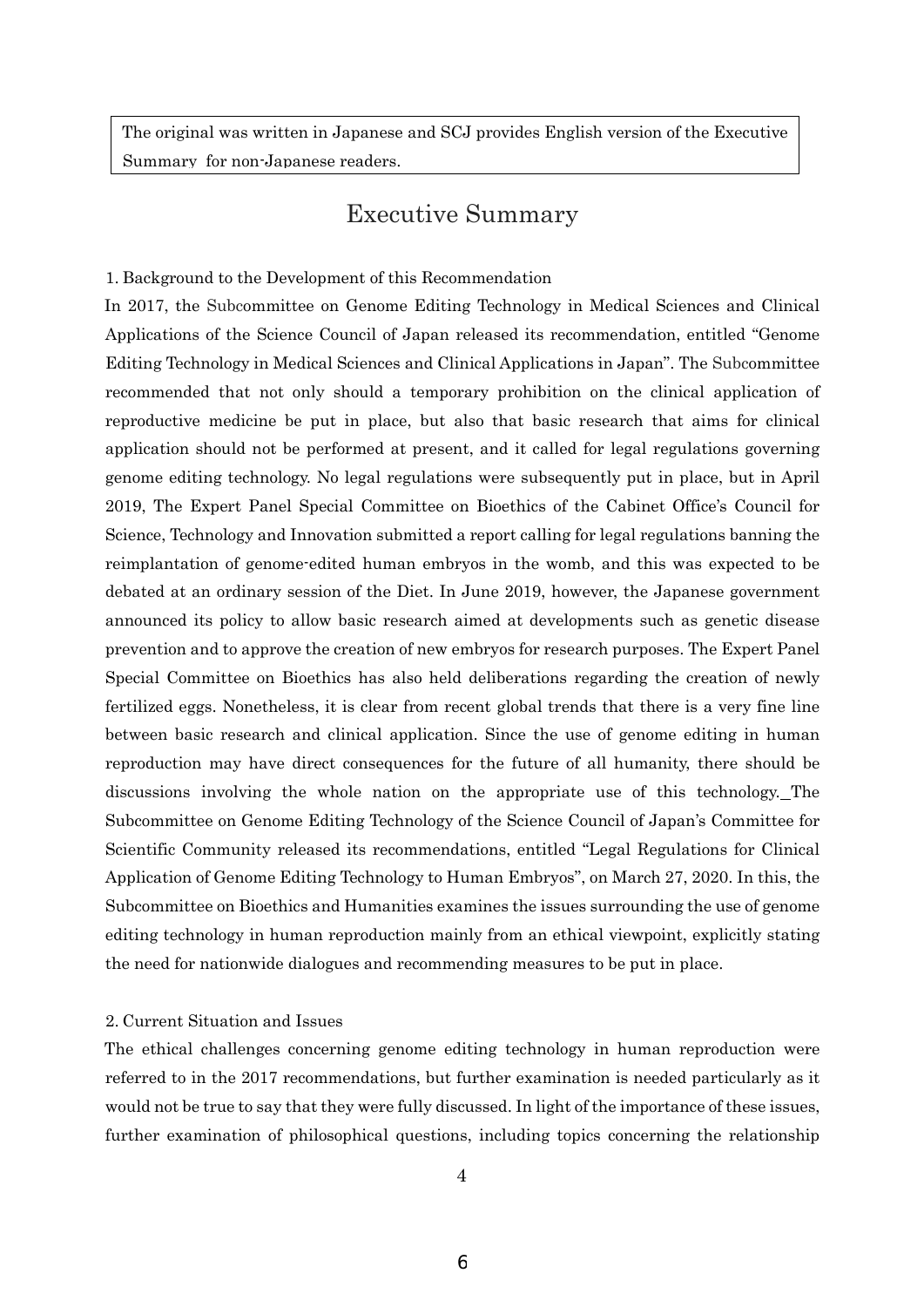between the means and the ends in science and technology, the issue of the new eugenics, the issue of the right to self-determination, and the responsibility to future generations, is needed. The main results of such a discussion can be summarized into three points: human dignity, eugenics and social discrimination, and the impact on future generations.

Regarding the first of these points, human dignity, it is crucial that careful consideration should be given to both the rights of the unborn child and the rights of the parents, in particular the mother. When thinking about the rights of the child, there needs to be sufficient consideration of the fact that the use of genome editing technology in human reproduction on the basis of genetic indicators may be an invasion, performed without regard to the wishes of the child, which carries the irreversible risk of the onset of new genetic diseases. Concerning the human rights of the woman in particular, there is the problem that the clinical application of genome editing technology to reproduction is an experimental treatment that depends on the body of the woman who will become pregnant and give birth.

Regarding the second point, eugenics and social discrimination, there is a widespread understanding today that decisions concerning reproduction are entrusted to the autonomy of the parents and to individual judgment, rather than the state, and that as long as all people's rights are protected, there will be no issues like the evils of eugenics in the past. Against the backdrop of this understanding, the expectation of treatment and medical support for people suffering from genetic diseases is discussed in relation to the use of genome editing technology in reproduction. This is a very earnest and reasonable expectation, and researchers and society should make every effort to meet it.

However, if genetic modification of those children yet to be born is further advocated from the perspective of guaranteeing and improving genetic quality, and if improvement is regarded as some kind of duty, this could send the message to people presently living with disabilities or with intractable diseases that they should not have been born. The old eugenics permitted an invasion of women's bodies in the form of sterilization or abortion on the basis of genetic characteristics that were deemed undesirable, for the purpose of preventing inheritance of such characteristics. The use of genome editing in human reproduction is carried out on the basis of genetic characteristics, and on a tacit understanding that if a new genetic disease were to appear in the embryo or fetus, the birth of a child with a disease or disability would be avoided by abortion or by miscarriage/stillbirth. Genetic modification of a child yet to be born by genome editing could therefore become eugenic coercion, whereby a woman who accepts the pregnancy and childbirth could be pressured into not giving birth to a child with a disease or disability. In this sense, there is a threat that it may result in an unacceptable endorsement of eugenics and a pattern of thinking that is the same as in the old eugenics.

5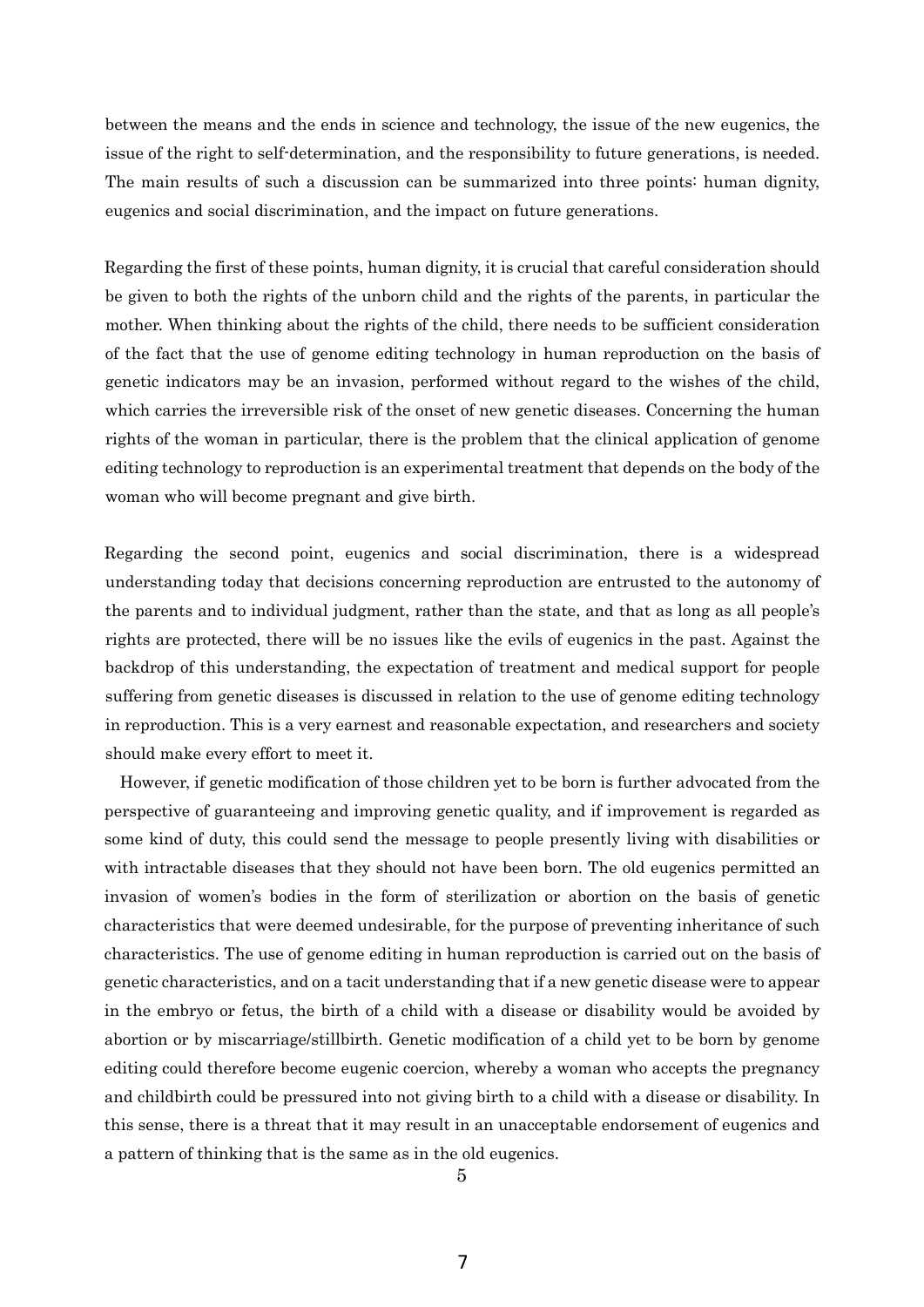The third point regards the impact on future generations. Genome editing technology used in human reproduction affects not just the unborn children but also those yet to be born and those children's descendants. The conventional bioethics of the present generation is based on the right to self-determination, but the logic of this approach is unable to adequately address some ethical challenges. The ethical responsibility to future generations must also be taken into account, that rather than limiting their interest in genome editing research and its possible outcomes; scientists, and indeed society as a whole, should pay attention not only to the positive outcomes of genome editing research, but also must devote their attention to its effects on humans and other organisms, to society, and on our whole world, to ensure that we avoid unexpected bad outcomes.

### 3. Details of the Recommendation

There are a number of challenges and issues that need to be considered with regard to the ethical justification for the use of genome editing technology in human reproduction. From the perspective of medical intervention in human reproduction, issues concerning (1) informed consent, (2) the selection of life and death decisions, and (3) the diversity of views of people with genetic diseases or people affected by disabilities need to be considered. Particularly in relation to the challenges of the new eugenics or social discrimination, if an abnormality were to be discovered in an embryo or fetus that had undergone genome editing, eugenic coercion to proactively opt for abortion would come into play. This choice would be expected in order to avoid failures of experimental treatments using genome editing, and the woman's body thus functions as a breakwater against the results of experimental failure. The same applies to the pregnancy of a woman using genome editing technology. Therefore, there are significant ethical concerns regarding the use of this technology in that (4) it is an experimental treatment that invades the body of the woman who becomes pregnant and gives birth, (5) it uses genetic characteristics as the basis for approving such an invasion, and (6) it restricts sexual and reproductive rights. Furthermore, (7) we must be held responsible by future generations and (8) to the ethical responsibility of scientists and society as a whole in line with changes in the state of technical knowledge. In order to examine the ethical challenges from this perspective, it is therefore necessary to (9) design a participatory consensus-building process and (10) devise public participation and new legislation. In Japan, people's excessive expectations for assisted reproduction are increasing, and even though the various challenges in reproductive medicine have been identified, there is still no legislation in place. There is, therefore, the undeniable concern that human reproduction using genome editing will be carried out in a slipshod manner in this country, leading to ethical and social problems. the Subcommittee on Bioethics and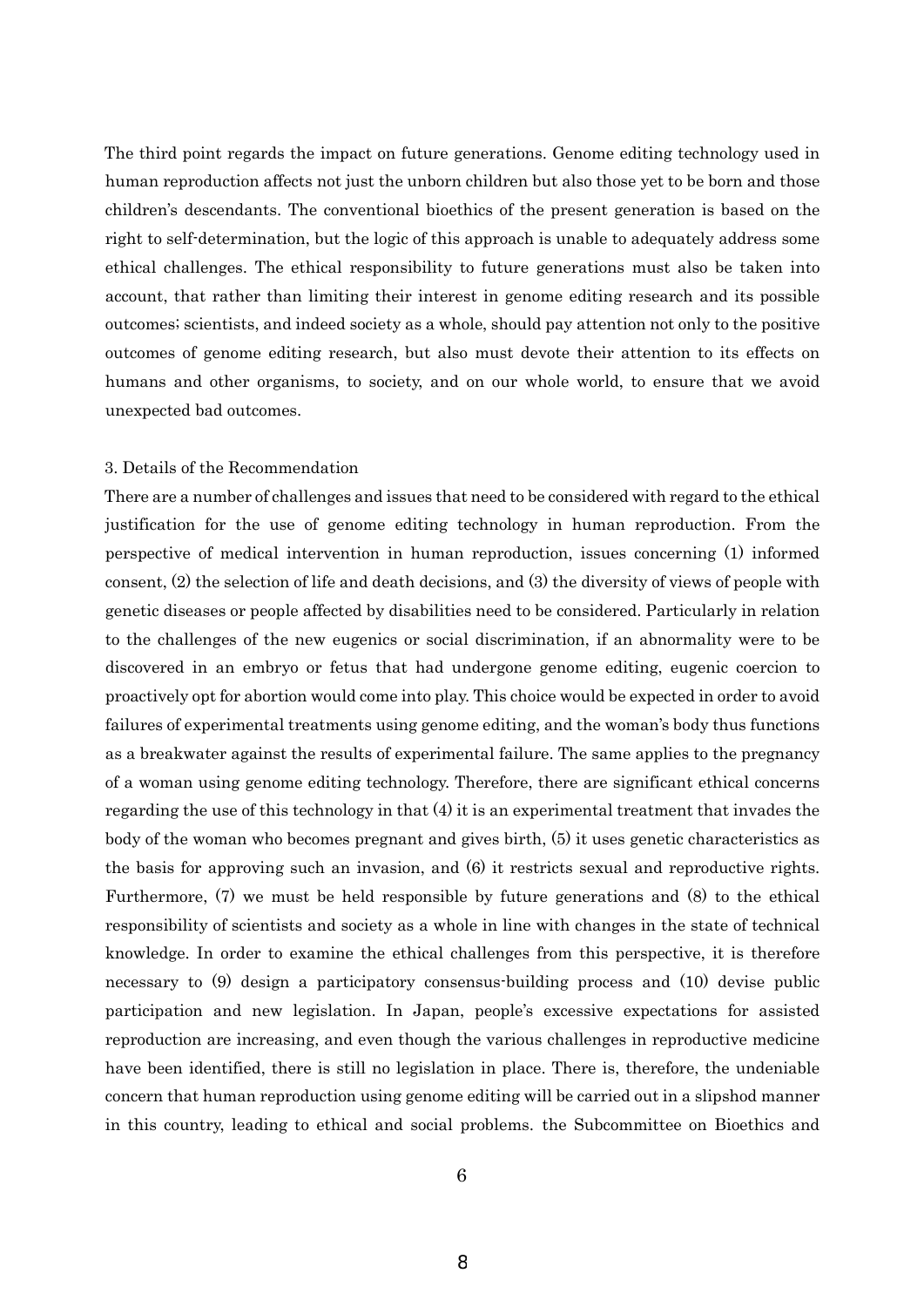Humanities therefore makes the following three recommendations regarding the issues of human embryos, etc. resulting from genome editing.

(1) Legal prohibition of reproduction using genome editing technology

As set forth above, the use of genome editing in human reproduction has numerous problems that cannot be overlooked, including human dignity, eugenics and social discrimination, and irreversible effects on future generations, and it therefore cannot be justified ethically, at least at present. Consequently, the following statements in the 2017 recommendation are considered to be relevant: that there should be a temporary prohibition on clinical applications of reproductive medicine involving genome editing and that basic research that clearly aims for applications in reproductive medicine should be withheld at the moment. Guidelines alone without regulations or penalties are insufficient, and legal regulations accompanied by penalties should be examined promptly in Japan.

### (2) Basic research aimed at clinical application should be also prohibited

In legal terms, for the time being, it would be highly desirable to hasten legislation prohibiting not only the use of genome editing technology in human reproduction, but also, within the field of basic research, basic research that is clearly aimed at applications in human reproduction. Needless to say, basic research that aims to contribute to our understanding of the mechanisms of human reproduction and infertility or research into cures for incurable genetic diseases could be allowed following the ethical review process. This would be judged according to whether a plan to pursue the possibility and efficiency of repairing mutations and to give birth to genetically modified children in the future is discerned from the purposes of the research application. This judgment would depend on the deliberations of the ethics committee, and the requirement for prompt disclosure of the minutes of ethics committee meetings that would enable public scrutiny. In addition, the progress of the research (number of embryos lost, etc.) should be disclosed on an annual basis.

(3) The start of a nationwide dialogue for the development of a more comprehensive reproductive medicine laws.

In order to elucidate various effects of this technology on society as a whole, and to develop a comprehensive legislation of reproductive medicine, a nationwide dialogue should be initiated by the government involving diverse stakeholders such as the Cabinet Office, the Ministry of Health, Labor and Welfare, the Ministry of Education, Culture, Sports, Science and Technology, researchers working on genome editing, medical professionals at fertility clinics, prospective parents, patients with incurable genetic diseases, and the general public. To ensure that such dialogue takes place, sufficient information must be fairly provided to these stakeholders avoiding the manipulation of information. The government should urgently consider the design